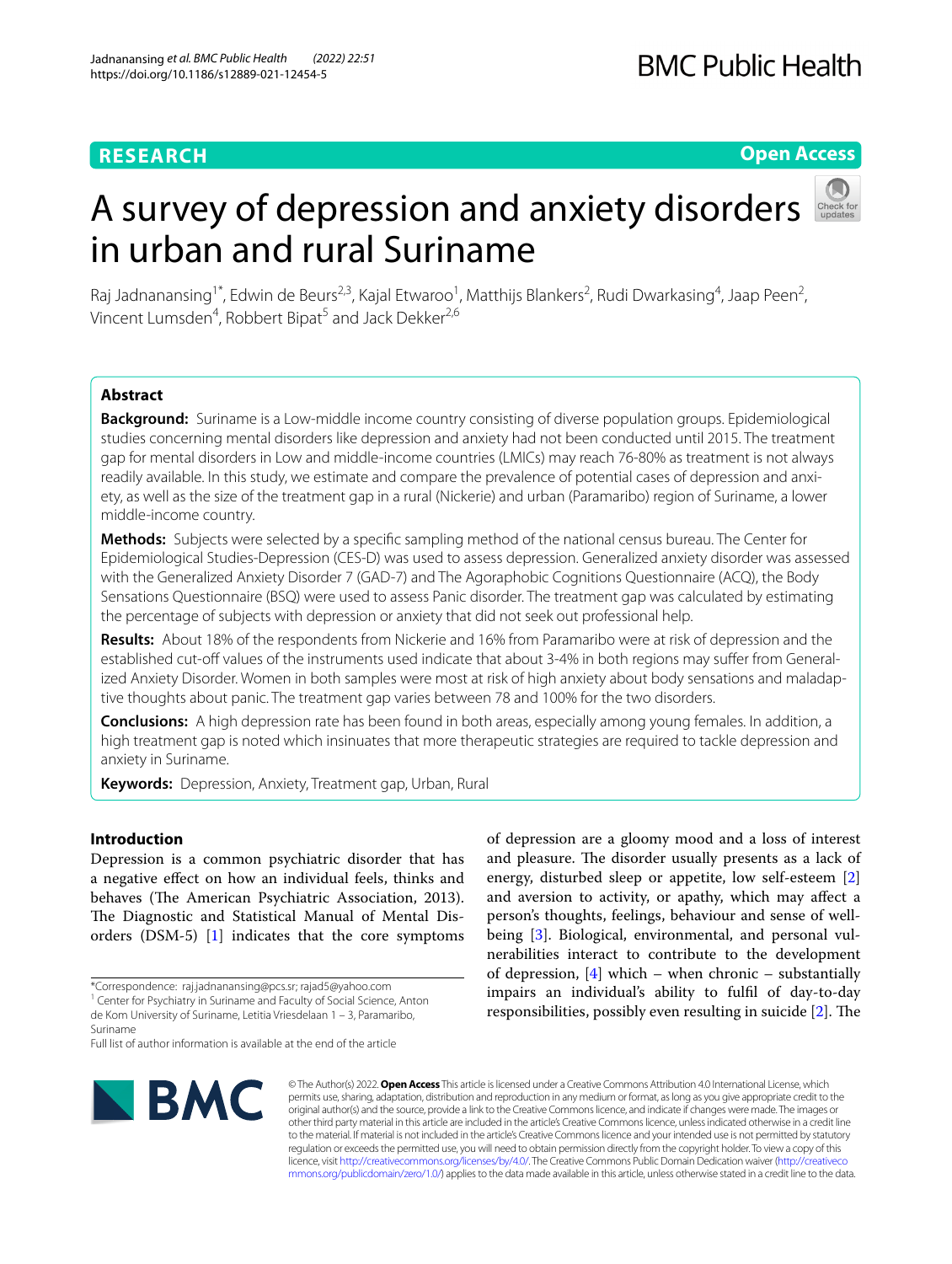12-month prevalence of major depression (DSM-IV) is thought to be between 5 and 6% worldwide [\[5](#page-9-4)].

About 85% of patients with depression also experience signifcant anxiety, while comorbid depression occurs in up to 90% of patients with anxiety disorders [\[6,](#page-9-5) [7\]](#page-9-6). Anxiety becomes problematic when it afects normal daily functioning. According to the DSM-5 [[1\]](#page-9-0), the condition shares features of excessive fear and anxiety, and related behavioural disturbances. An anxiety disorder is defned by excessive worry, hyperarousal and fear that is counterproductive and debilitating [\[8](#page-9-7)]. Both depression and anxiety are commonly linked to suicide [[9,](#page-9-8) [10](#page-9-9)].

Anxiety and depressive disorders and symptoms significantly impair functioning in a number of areas including work, social life and health [\[11](#page-9-10), [12\]](#page-9-11). In fact, the quality of life among depressed adults is more impaired than that of adults with diabetes, hypertension and chronic lung disease [[13\]](#page-9-12). Similarly, anxiety has also been associated with a number of negative outcomes, including decreased work productivity, impaired work, family and social functioning, physical disability and even mortality [[14](#page-9-13)[–16](#page-9-14)].

On average, countries spend 2 1.7% of their health budgets on mental health, even though 14% of years lived with disability globally are known to be caused by depression and anxiety [\[17](#page-9-15)]. Depression is the most common mental illness, which afects more than 300 million people globally. Depression signifcantly contributes to the overall global burden of disease and is the single largest contributor to global disability [\[18,](#page-9-16) [19](#page-9-17)].

Depression and anxiety rates are generally higher in urban areas than in rural areas but there may be country-specifc variations [[17\]](#page-9-15). More than 50% of the global population lives in cities. This rise in urbanisation means that more people are exposed to risk factors associated with the social or physical environment in urban settings. This contributes to increasing stress, which is in turn negatively associated with mental health problems [\[20](#page-9-18)]. A systematic review [\[21](#page-9-19)] found that the annual prevalence of any given anxiety disorder varied between 2.4 and 29.8% across 44 countries (87 studies), and that the prevalence was higher in urban areas than in rural areas. Depending on severity, these disorders are managed with low-dose anti-depressants like serotonin reuptake inhibitors or anxiolytics like benzodiazepines [\[22](#page-9-20)]. However, psychological treatment and support is preferred for efficacy and price reasons  $[23, 24]$  $[23, 24]$  $[23, 24]$  $[23, 24]$  and eHealth interventions using this approach have produced small but positive efects on symptom reduction [[25\]](#page-9-23). Psychological treatment is not readily available in lower middle income countries (LMICs) and the treatment gap for mental disorders may consequently reach 76-80% in these countries [[26\]](#page-9-24). Depression and anxiety make a significant contribution to the burden of disease and disability in low and middle income countries [[27\]](#page-9-25), thus an epidemiological study of depression and anxiety in a Low and Middle Income country is of great importance. In addition recent data on contributing social determinants for the risk of these disorders is scant and only a few recent studies are available. A systematic review of studies carried out in the Caribbean concluded in 2017 that the risk for depression follows the global trend [[28\]](#page-9-26). A study among the diaspora in the USA found that they showed a lower risk of developing anxiety, but that on the other hand the disorder was more severe when developed [[29](#page-9-27)]. Hence it is important to continuously determine the risk of developing these disorders and assessing their treatment gap.

The current study focuses on the prevalence of possible cases of depression and anxiety in a rural and an urban area in Suriname, a lower middle income country in South America. In this study we screen and identify people with a high risk of depression and anxiety, by screening the symptoms with the use of validated screening instruments. In addition to the indigenous people, the population consists of groups with different origins that can be traced back to Suriname's plantation history: Maroons (21.7%), Creoles (15.7%), West Indians (27.4%), Javanese (13.7%), mixed race people (13.4%), people with another ethnicity (7.6%) and a small group of unknown ethnicities (0.6%) [[30\]](#page-10-0). The capital of Suriname is the urban and generally industrial district, Paramaribo. Its rural counterpart is Nickerie, which is a mostly agricultural area. Several studies have found that the suicide rate in Suriname is higher than average but a possible relation with depression and/or anxiety has yet to be established [\[22](#page-9-20)]. No epidemiological studies of the depression and anxiety rates in the Surinamese population had been conducted prior to our study in 2015.

On the basis of major population surveys around the world, we expected higher depression and anxiety rates in the urban setting of Paramaribo than in the rural region of Nickerie. Gender diferences for depression are not as apparent in rural contexts and they may even be absent in some societies [\[23](#page-9-21), [24\]](#page-9-22). We will therefore compare gender diferences in both the urban and rural contexts covered by this study.

The present study compared the prevalences of depression and anxiety in a rural and an urban area in Suriname and the associated factors. Nickerie and Paramaribo were selected for this study because of the urban and rural characteristics of the districts. Paramaribo is the only really urban area of Suriname and the distance between Paramaribo and Nickerie ensures that there is little to no urban infuence on the latter. In addition, the treatment gap (respondents at risk but not receiving treatment) was also assessed in both areas.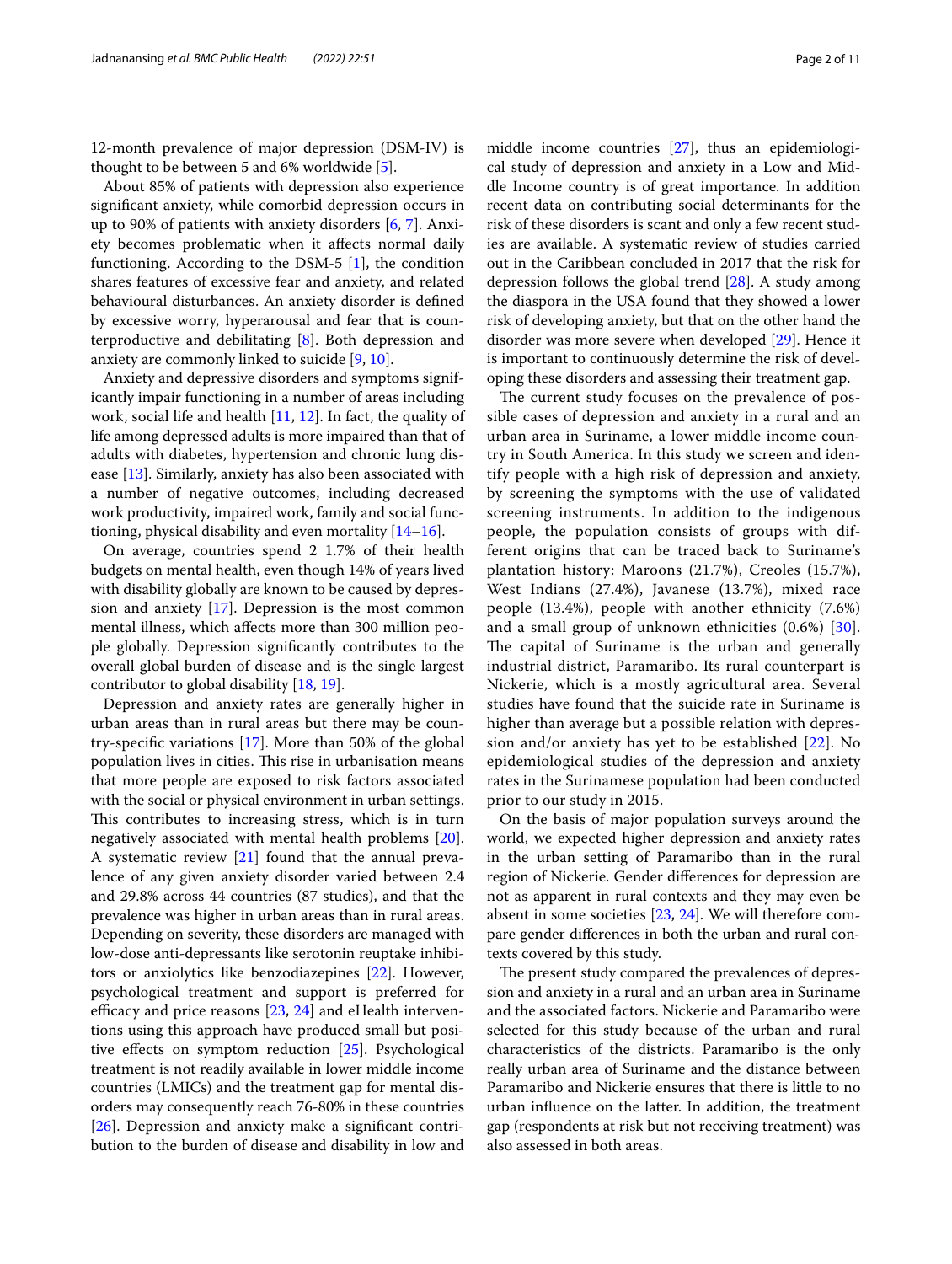# **Methods**

#### **Study design**

In 2015 and 2016, we performed a large-scale survey of mental disorders and alcohol use disorder in the populations of Nickerie and Paramaribo, the frst of its kind to be conducted in this country. The Centre for Psychiatry in Suriname (PCS) in Paramaribo initiated this largescale survey in 2014 in collaboration with Arkin (a Dutch mental health service in Amsterdam) and the VU University in Amsterdam.

The collaboration resulted in a twinning project between the Surinamese PCS and Arkin, which funded the study [\[25](#page-9-23)]. For the purposes of the survey two districts were selected from the total of ten in the country: Paramaribo, Wanica, Nickerie, Coronie, Saramacca, Commewijne, Para, Marowijne, Brokopondo and Sipaliwini.

The results relating to alcohol and other substance use have been described in a separate paper  $[26]$  $[26]$ . The present paper looks at the results for depression and anxiety.

Suriname, a former Dutch colony, gained its independence and became a republic in 1975. In addition to the official language (Dutch), almost all inhabitants speak another language depending on their ancestral origins.

The country currently has a population of approximately 600,000 [\[30](#page-10-0)]. In addition, almost 400,000 people from at least three generations live in diaspora in the Netherlands. The result is intensive bilateral travel between these two countries.

# **Participants/respondents**

The respondents were recruited in the two areas using a specifc sampling method using a large sample of 10% of all households in each participating resort, which are smaller population units in each district. The sampling method has been developed by the *Algemeen Bureau voor de Statistiek* of Suriname (ABS) (General Bureau of Statistics), where researchers and others can obtain adequate statistics for large scale research. This is the most common way for researchers in Suriname to obtain a representative population for their research. The ABS selected the addresses of the respondents aged 16-65 so as to ensure a balanced geographical distribution. The addresses where people no longer lived or that were abandoned were skipped and the interviewers then continued to the addresses of the houses to the right. This scenario had been taken into account before the feld research began and, to ensure enough households were recruited, ABS had also supplied additional addresses. The final samples consisted of 1837 households for Paramaribo and 1026 for Nickerie. This ratio reflects the relative number of households in the two areas.

In the 23rd and the 42nd week of 2016, interviewers approached approximately 1100 and 2000 participants in Nickerie and Paramaribo, respectively. The respondents were required to give both written and oral consent for the study because not all of them were literate. The respondents who ultimately agreed to participate in the study were asked to complete a confdentiality form in order to safeguard their privacy. The interview was conducted in situ in a quiet location where the interviewer explained the aim of the study and asked the questions in the respondent's preferred language. The respondents were given enough time to complete the questionnaire and all interviews were collected and submitted electronically. Government authorities and the district police made protection arrangements for the interviewers.

,After the selection, the respondents were required to give both written and verbal consent for the study because not all of them were literate. The respondents who ultimately agreed to participate in the study were asked to complete a confdentiality form in order to protect their privacy during this study. Interviews were conducted in a quiet place where the interviewer explained the aim of the study and the questions in the language referred by the respondents. Each respondent was given enough time to complete the questionnaire and all interviews were collected and submitted electronically. The interviews that could not be conducted and submitted electronically immediately, mostly due to network access issues, were conducted in writing and then transcribed and submitted electronically by the interviewer.

During this pilot study, the district commissioners (DCs), board supervisors and the police force provided assistance with the practicalities of collecting data. The DCs were informed about the purpose and design of the study beforehand, the police force organised physical protection for the interviewers and the board supervisors accompanied the interviewers as they knew the places and respondents well.

#### **Selection and training of interviewers**

Before main data collection began in Nickerie and Paramaribo, a small pilot study with thirty respondents was completed in the regional health centre to validate the research tool. After each day of data collection in this pilot study, the group evaluated the difficulties that had been encountered and questionnaires with invalid or missing information were put aside immediately. The pilot study showed that it was necessary to translate the questionnaire into Hindustani, English and Surinamese. Although Dutch is the main language in both Nickerie and Paramaribo, the multi-cultural society of Suriname means that the inhabitants speak diferent languages and so the questionnaires sometimes had to be translated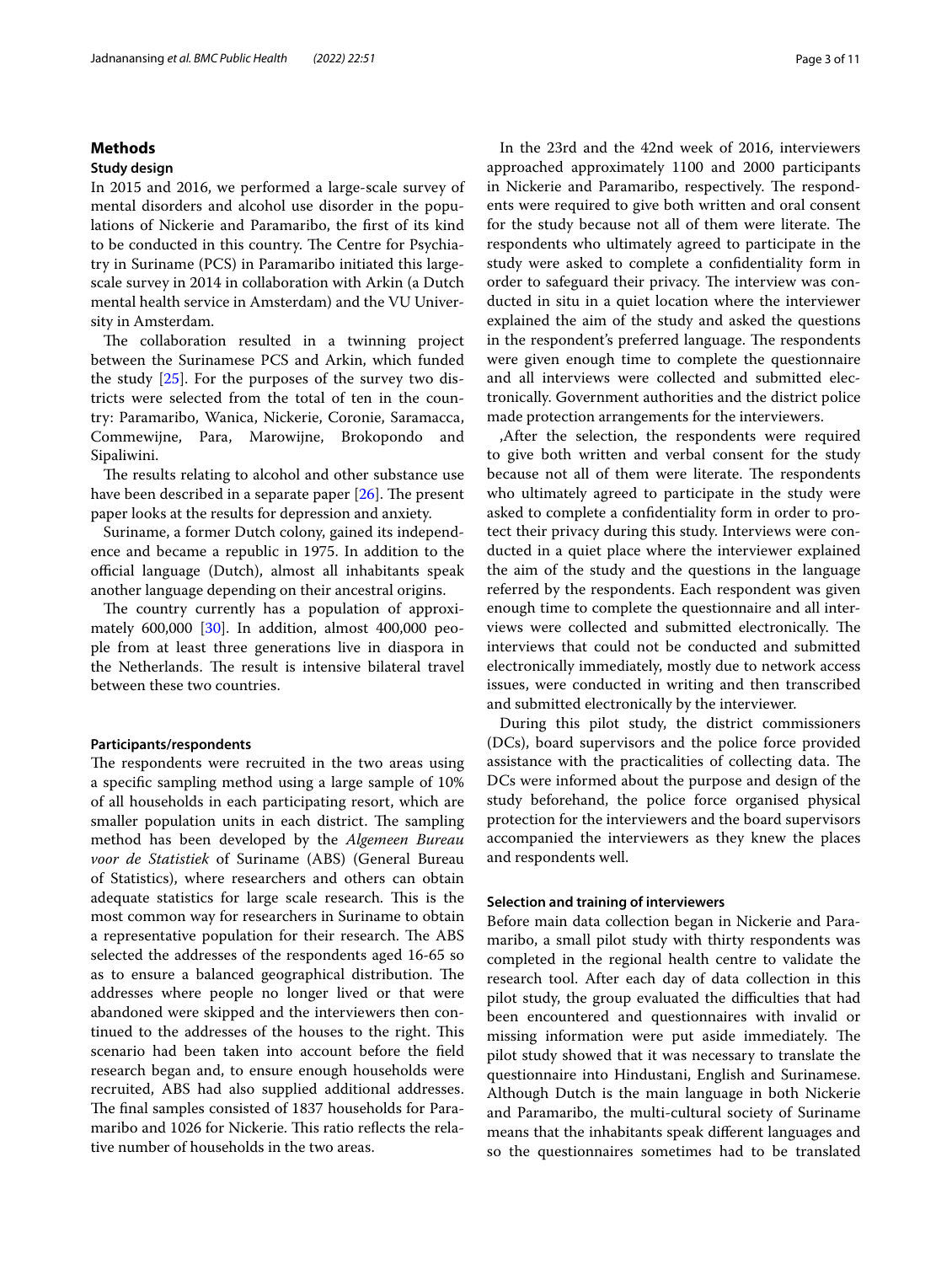to make completion easier for respondents who spoke another language.

Another conclusion to emerge from the pilot study was that the students working as interviewers needed professional training. The students were interviewed individually by a psychiatrist, a researcher and a psychologist before being selected for training. Students with an academic background in psychology, with experience in similar interview work and students who spoke more than one language were preferred.

The training began after the completion of this selection procedure. It was delivered by experienced psychologists and psychiatrists and consisted of diferent components. Firstly, all the important terms such as depression, panic disorder and anxiety were discussed. Secondly, the students were given instructions about how to conduct and score the questionnaire.

In the last few days of the training, diferent dialects were practised with the students to prepare them for all types of situations in the field. The training lasted two weeks.

#### **Study size**

Nickerie has a population of 34,233 and the fnal sample in Nickerie was 1026. Paramaribo has a population of 240,924 and the fnal sample was 1837. With the population size of both Nickerie and Paramaribo, an alpha of 0.05, and an error margin of 3%, with the aid of an online calculator [\(https://www.stat.ubc.ca/~rolling/stats/size/](https://www.stat.ubc.ca/~rolling/stats/size/n2.html) [n2.html\)](https://www.stat.ubc.ca/~rolling/stats/size/n2.html) it was determined that the sample size in Nickerie should be 1035 and in Paramaribo 1065. We oversampled to compensate for missing data. All the selected respondents were interviewed. If they were not available initially, the interviewer returned at another time to ensure that the questionnaire was completed.

## *Assessment/Instruments*

*Depression: the CESD* The Center for Epidemiological Studies Depression (CES-D) was designed to measure the level of depressive symptomatology in the general population [\[27](#page-9-25)]. Twenty items enquire about the frequency of symptoms in the past week, with response options ranging from 0 "Not at all" to 3 "Nearly every day". The total sum score ranges from 0 to 60 and the cut-off point typi-cally recommended for depression cases is 16 [\[31](#page-10-1)].

Sensitivity for major depression varies between 60 and 99% and specifcity is between 73 and 94% for this cut-of point [[32,](#page-10-2) [33](#page-10-3)], which we used in this study.

*Anxiety* Two aspects of common anxiety were measured: generalized anxiety and excessive worry, and panic disorder. Generalized anxiety and worry was measured with the GAD-7 [\[34\]](#page-10-4).

The GAD consists of seven items describing feelings such as "Trouble relaxing", "Feeling nervous, anxious or on edge" and "Feeling afraid that something awful might happen". Items are scored on a 4-point Likert scale  $(0=$  not at all to 3 = nearly every day), resulting in a theoretical range in scores of  $0$  to  $21$ . The GAD-7 has good reliability and good criteria, construct, factorial and procedural validity  $[34]$  $[34]$ . The cut-off point to establish a GAD is 16 or higher with optimal sensitivity (89%) and specificity  $(82%)$  [\[34](#page-10-4)]. As stated above, this cut-off was also used in this study.

Fear of fear was measured with the Agoraphobic Cognitions Questionnaire (ACQ) [\[35\]](#page-10-5) and the Body Sensations Questionnaire (BSQ)  $[35]$ . The ACQ was devised to measure maladaptive thoughts about the possible consequences of panic (the cognitive aspect). Respondents rate the frequency of these thoughts when feeling anxious or frightened in fourteen items. Each item is rated on a 5-point Likert scale ranging from 1 (thought never occurs) to (thought always occurs). We used the total score (ACQ\_TOT) in this study.

The scale discriminates well between patients and normal controls: Chambless et al. (1984) reported a mean score of 2.32 ( $SD = 0.66$ ) for outpatients with agoraphobia, and  $1.60$  (SD = 0.46) for a community sample. The Dutch version of the ACQ was psychometrically evaluated by Arrindell (1993): it proved to be reliable (internal consistency Cronbach's a>.82 for the ACQ) and testretest reliability was good (Pearson PMC *r*>0.79) [[36](#page-10-6)]. A Dutch study [[37\]](#page-10-7) classifed male respondents with a total score of more than 1.94 and female respondents with a total score of more than 1.86 [[37\]](#page-10-7) as highly anxious. We also use these cut-off points in this study.

The BSQ measures fear of the bodily sensations which are commonly experienced during anxiety and panic attacks. The BSQ consists of seventeen items, each of which describes a physical symptom such as dizziness, palpitations or breathlessness.

Items are rated on a fve-point scale describing the level of anxiety they provoke ranging from 1 (not at all) to 5 (extreme). Chambless (1984) reported a mean score of 3.05 (SD=0.86) for outpatients with agoraphobia and 1.80 ( $SD = 0.59$ ) for a community sample.

The Dutch version of the BSQ was psychometrically evaluated by Arrindell (1993) and found to be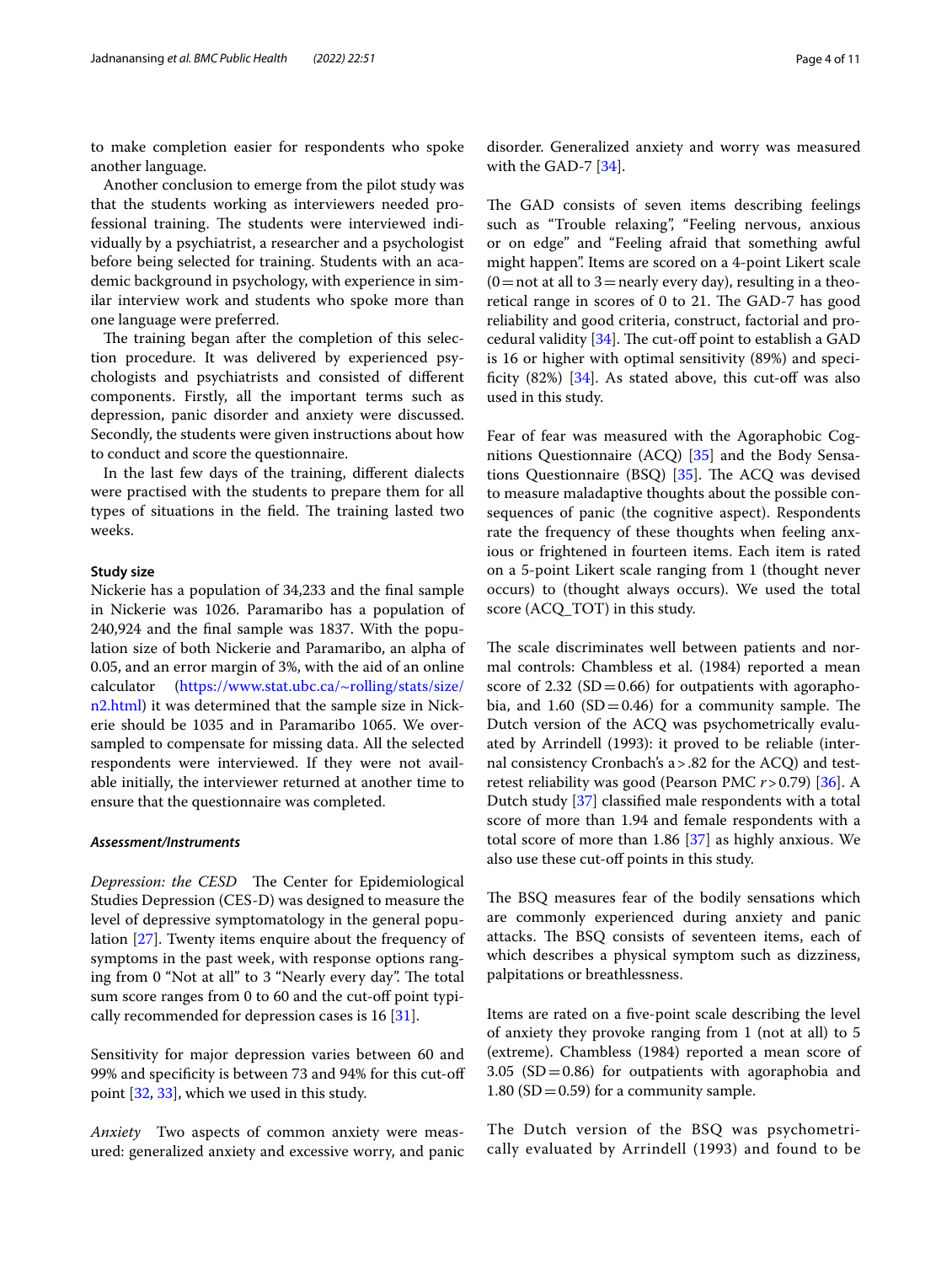reliable (internal consistency Cronbach's a > .89 for BSQ) and test-retest reliability was good (Pearson PMC  $r > 0.79$ ). For this study, we have used cut-off points from a Dutch study (Bouman, 1995) in which male respondents with a total score of more than 2.47 and female respondents with a total score of more than 2.40 were classified as being highly anxious about body sensations.

## *Treatment gap*

After respondents completed the questionnaires on depression and anxiety, they were asked whether they had sought help from a General Practitioner or health professional for the reported psychological complaints. The treatment gap was calculated by determining the percentage of subjects with a depression or anxiety who did not seek help for related physical or mental disorders.

*Statistics* Diferences between socio-demographic characteristics in Paramaribo and Nickerie, and between respondents with or without risk of depression or anxiety, were compared using Chi-Squared  $(\chi^2)$  testing when confronted with categorical variables. All statistical analyses were conducted with SPSS (version 26; IBM; NY).

The quality assurance for the analyses was conducted with SPSS and Graphpad for Prism version 8.3. Data are presented as means (95% CI) unless noted otherwise.

# **Results**

A total of 1026 participants participated in the study in the Nickerie district. Of these, 593 were female and 433 were male. In Paramaribo, 1065 women and 772 men participated, a total of 1837 respondents. The entire sample for this study therefore consisted of 2863 participants.

<span id="page-4-0"></span>**Table 1** An overview of risk of depression based on demographic characteristics of both samples

| Variable              |                            | <b>Nickerie</b>                 | P        | Paramaribo                      | P        |
|-----------------------|----------------------------|---------------------------------|----------|---------------------------------|----------|
|                       |                            | Possible cases of<br>depression |          | Possible cases of<br>depression |          |
| Age                   | $<$ 40                     | 74 (15.7%)                      | 0.141    | 160 (17.4%)                     | $0.032*$ |
|                       | >40                        | 115 (20.9%)                     |          | 136 (14.8%)                     |          |
| Gender                | Male                       | 86 (15.8%)                      | $0.000*$ | 89 (11.5%)                      | $0.000*$ |
|                       | Female                     | 121 (20.5%)                     |          | 207 (19.4%)                     |          |
| Education             | Low                        | 141 (21.7%)                     | $0.001*$ | 188 (20.1%)                     | $0.002*$ |
|                       | Secondary                  | 46 (12.9%)                      |          | 58 (12.4%)                      |          |
|                       | High                       | 1(7.7%)                         |          | 18 (13.1%)                      |          |
| <b>Marital Status</b> | Single                     | 39 (14.3%)                      | $0.000*$ | 149 (17%)                       | $0.000*$ |
|                       | Married                    | 82 (16.8%)                      |          | 54 (11.2%)                      |          |
|                       | Widowed                    | 15 (37.7%)                      |          | 16 (25.8%)                      |          |
|                       | Divorced                   | 23 (39.7%)                      |          | 19 (25.3%)                      |          |
|                       | Concubinage                | 27 (18.4%)                      |          | 46 (15.5%)                      |          |
|                       | Long-distance relationship | 3(30%)                          |          | 12 (27.9%)                      |          |
| Ethnic background     | West Indians               | 131 (20.7%)                     | $0.000*$ | 82 (19.3%)                      | $0.045*$ |
|                       | Creole                     | 14 (14.9%)                      |          | 78 (14.7%)                      |          |
|                       | Maroon                     | $0(0\%)$                        |          | 53 (24.5%)                      |          |
|                       | Javanese                   | 24 (13.4%)                      |          | 17 (19.1%)                      |          |
|                       | Mixed                      | 11 (14.1%)                      |          | 54 (13.7%)                      |          |
|                       | Other                      | 9(31%)                          |          | 12 (14.3%)                      |          |
| Daily activity        | Student/going to school    | 8(8.5%)                         | $0.000*$ | 46 (19.7%)                      | $0.033*$ |
|                       | Working part-time          | 15 (22.1%)                      |          | 18 (17.3%)                      |          |
|                       | Working full-time          | 56 (16.8%)                      |          | 115 (12.2%)                     |          |
|                       | Unemployed/jobseeker       | 25 (25%)                        |          | 35 (31.5%)                      |          |
|                       | Housewife/Houseman         | 71 (21.7%)                      |          | 60 (21.9%)                      |          |
|                       | Handyman                   | 6 (13.6%)                       |          | 8 (21.2%)                       |          |
|                       | Retired                    | 6 (14%)                         |          | 14 (10.2%)                      |          |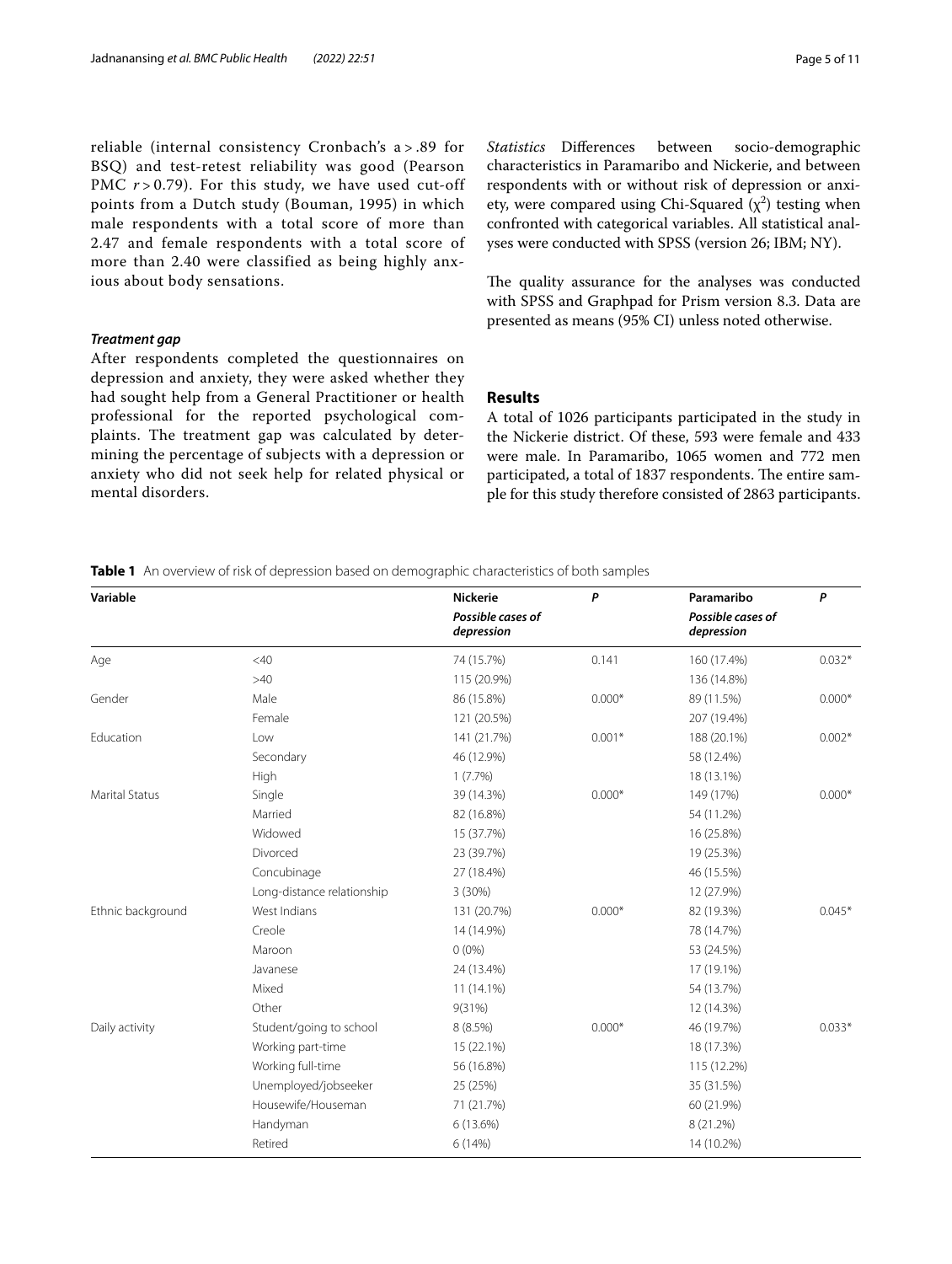The response rate was almost 100% with the exception of a few missing respondents.

# **Representativeness**

Paramaribo has a population of 140,679: 51% female and 49% male, with 53% being younger than 40 years old. Nickerie has a population of 71,867: 47% female and 53% male, with 52% being younger than 40 years old.

Both samples included a signifcantly higher number of elderly women and a signifcant underrepresentation of younger men: 58% women  $(\chi^2 = 35.6; df = 1; p = 0.000)$ in Paramaribo and 59% in Nickerie  $(\chi^2=46.9)$ ;  $df = 1; p = 0.000$ , 54% of whom were older than 40 years  $(\chi^2 = 13.3; df = 1; p = 0.000).$ 

## **Demographics of the respondents**

As stated above, the study sample consisted of 2863 people (*N*=2863). In Nickerie, there were 593 female participants and 433 men, a total of 1026.

Most respondents from both Paramaribo (60.8%) and Nickerie (63.8%) had a low education level and worked full time (Paramaribo: 51.1% and Nickerie: 33%). The majority of the respondents in Paramaribo were single (47.7%) and the majority of the respondents from Nickerie were married (48.2%). Most respondents in Paramaribo (28.9%) consisted of Creole people and most respondents in Nickerie consisted of West Indians (61.9%).

Table [1](#page-4-0) shows the risk for depression in both samples. The risk of depression in Nickerie is 18% and approximately 16% in Paramaribo. There are significant differences between the two samples in terms of gender, education level, marital status, ethnic background and daily activity. Risk factors include: female, low education, being widowed or divorced, and long-distance relationships. Furthermore, the Maroon subjects in the Paramaribo sample are most at risk. In the Nickerie sample, the West Indian, Javanese or diferent (those who chose 'diferent' as their ethnic background) subjects were most at risk.

<span id="page-5-0"></span>**Table 2** An overview of the risk of anxiety (according to the GAD-7) based on demographic characteristics of both samples

| Variable              |                            | <b>Nickerie</b><br><b>Risk anxiety</b> | P        | Paramaribo<br><b>Risk anxiety</b> | P        |
|-----------------------|----------------------------|----------------------------------------|----------|-----------------------------------|----------|
| Age                   | $<$ 40                     | 12 (2.6%)                              | 0.127    | 27 (2.9%)                         | $0.053*$ |
|                       | >40                        | 27 (4.9%)                              |          | 39 (4.3%)                         |          |
| Gender                | Male                       | 7(1.6%)                                | $0.049*$ | 20 (2.6%)                         | $0.002*$ |
|                       | Female                     | 32 (5.4%)                              |          | 46 (4.3%)                         |          |
| Education             | Low                        | 32 (4.9%)                              | $0.012*$ | 46 (4.9%)                         | $0.026*$ |
|                       | Secondary                  | 6(1.7%)                                |          | $10(2.1\%)$                       |          |
|                       | High                       | $0(0\%)$                               |          | 2(1.5%)                           |          |
| <b>Marital Status</b> | Single                     | 7(2.6%)                                | 0.056    | 24 (2.7%)                         | 0.08     |
|                       | Married                    | 17 (3.4%)                              |          | 19 (3.9%)                         |          |
|                       | Widowed                    | $4(9.5\%)$                             |          | $4(6.5\%)$                        |          |
|                       | Divorced                   | $5(8.6\%)$                             |          | $7(9.3\%)$                        |          |
|                       | Concubinage                | $5(3.4\%)$                             |          | 10 (3.4%)                         |          |
|                       | Long-distance relationship | $1(10\%)$                              |          | 2(4.7%)                           |          |
| Ethnic background     | West Indians               | 28 (4.4%)                              | $0.037*$ | 26 (6.1%)                         | 0.527    |
|                       | Creole                     | $3(3.2\%)$                             |          | 13 (2.4%)                         |          |
|                       | Maroons                    | $0(0\%)$                               |          | 5(2.3%)                           |          |
|                       | Javanese                   | $7(3.9\%)$                             |          | 5(2.7%)                           |          |
|                       | Mixed                      | $0(0\%)$                               |          | 13 (3.3%)                         |          |
|                       | Other                      | $1(3.4\%)$                             |          | $4(4.8\%)$                        |          |
| Daily activity        | Student/going to school    | $3(3.2\%)$                             | $0.000*$ | $9(3.8\%)$                        | $0.019*$ |
|                       | Working part-time          | $0(0\%)$                               |          | $4(3.8\%)$                        |          |
|                       | Working full-time          | 9(2.7%)                                |          | 21 (2.2%)                         |          |
|                       | Unemployed/jobseeker       | 5(5%)                                  |          | 10 (9%)                           |          |
|                       | Housewife/Houseman         | 22 (6.7%)                              |          | 20 (7.3%)                         |          |
|                       | Handyman                   | $0(0\%)$                               |          | $1(2.6\%)$                        |          |
|                       | Retired                    | $0(0\%)$                               |          | 66 (3.6%)                         |          |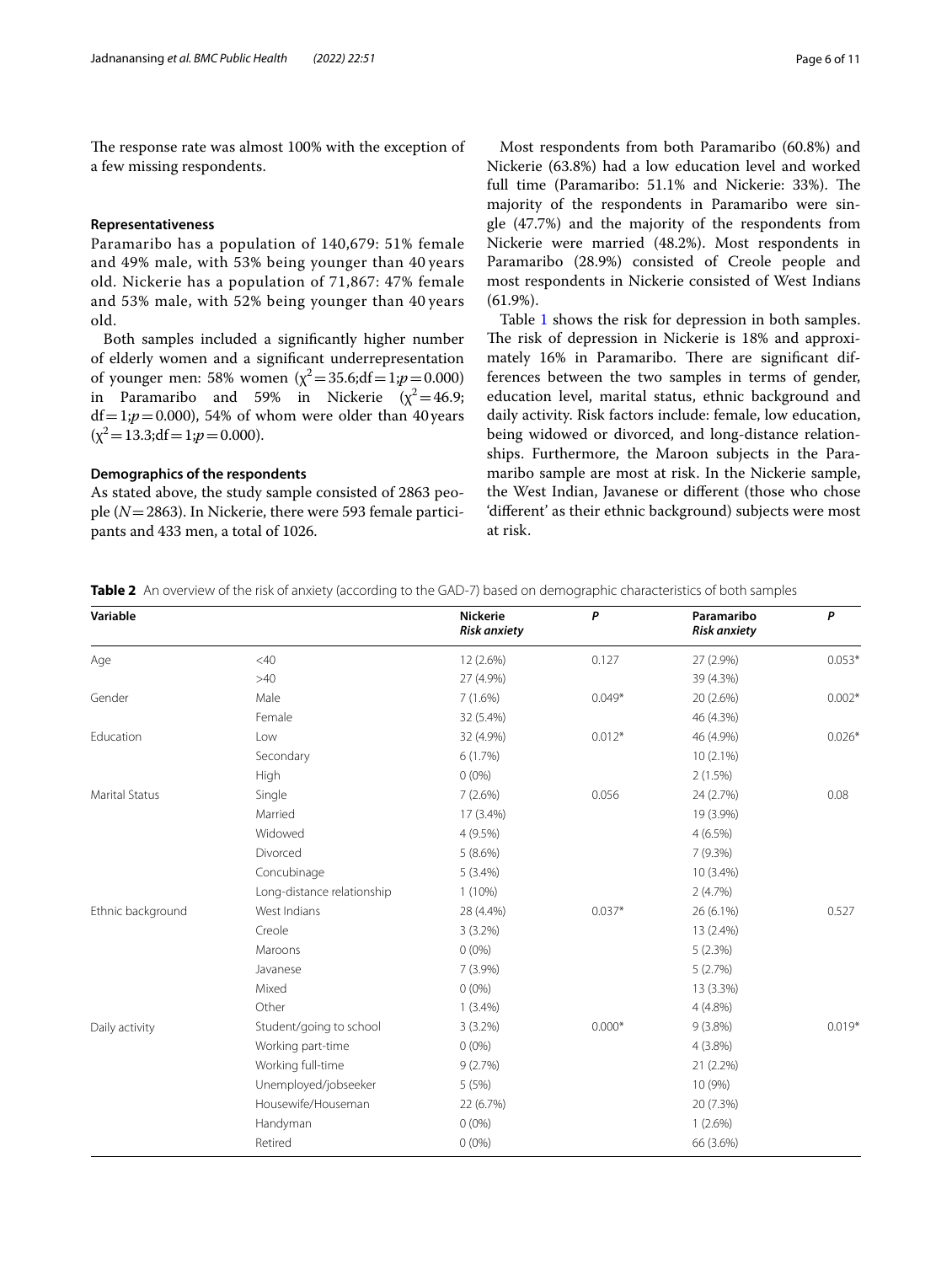The table also shows that age plays a role in Nickerie only: older respondents (>40years) in Nickerie are most likely to suffer from depression.

Table [2](#page-5-0) shows that the two samples have an equal risk of developing an anxiety disorder. Approximately 3.8% of the respondents in Nickerie and approximately 3.6% in Paramaribo may have GAD. There are significant differences between the two samples in terms of gender, education and daily activity. In terms of gender diferences, we saw a higher anxiety risk for women in both Nickerie (5.4%) and Paramaribo (4.3%). In both samples people with low education have the most anxiety risk as opposed to the other education levels. Signifcant risk factors for anxiety disorders in both samples are: female, housewife, low education, divorced or widowed and unemployment. In addition, the West Indian respondents in Paramaribo are most at risk of an anxiety disorder. It should also be noted that those who are older than 40 are more likely to develop anxiety disorders in both Paramaribo (39%) and Nickerie (27%).

Table [3](#page-6-0) demonstrates that women in both samples are more at risk of high anxiety about body sensations (which was seen in approximately 19% of women and 10% of men). In the Nickerie sample, we found the highest risk among housewives (25%). Generally the results show that women and housewife/houseman have a higher odd of getting depressed. n the Paramaribo sample, students, the unemployed and housewives had a high risk (ranging from 17 to 21%). Furthermore, in the Paramaribo sample, the Maroons had the highest risk (24%). Young people under forty in Paramaribo also have a high risk (18%).

Table [4](#page-7-0) shows that women in both samples were more at risk of maladaptive thoughts about panic (about 5 to  $6\%$ ) than the men (about  $2\%$ ). The highest risk in the Nickerie sample was seen in housewives (9%) and in the Paramaribo sample in handymen (18%)..

Table [5](#page-7-1) presents the treatment gaps for the various disorders. They vary between 78 and 100%. The mean gap is about 90%. There are no significant differences between the two areas.

Table [6](#page-8-0) shows that there was no diference between the two regions with regard to the risk of the disorders.

<span id="page-6-0"></span>

| <b>Table 3</b> Overview of the relationship between demographics and risk of high anxiety about body sensations |  |  |  |
|-----------------------------------------------------------------------------------------------------------------|--|--|--|
|-----------------------------------------------------------------------------------------------------------------|--|--|--|

| Variable              |                            | <b>Nickerie</b> |             | P        | Paramaribo  |             | P        |
|-----------------------|----------------------------|-----------------|-------------|----------|-------------|-------------|----------|
|                       |                            | Low             | High        |          | Low         | High        |          |
| Age                   | $<$ 40                     | 395 (84%)       | 75(16%)     | $0.001*$ | 760 (82.5%) | 161 (17.5%) | 0.943    |
|                       | >40                        | 463 (83.9%)     | 89 (16.1%)  |          | 808 (88.2%) | 108 (11.8%) |          |
| Gender                | Male                       | 387 (89.6%)     | 45 (10.4%)  | $0.000*$ | 696 (90.2%) | 76 (9.8%)   | $0.000*$ |
|                       | Female                     | 471 (79.8%)     | 119 (20.2%) |          | 872 (81.9%) | 193 (18.1%) |          |
| Education             | Low                        | 531 (81.7%)     | 119 (18.3%) | 0.306    | 794 (84.8%) | 142 (15.2%) | $0.033*$ |
|                       | Secondary                  | 315 (88%)       | 43 (12%)    |          | 397 (85.2%) | 69 (14.8%)  |          |
|                       | High                       | 11 (84.6%)      | $2(15.4\%)$ |          | 123 (89.8%) | 14 (10.2%)  |          |
| <b>Marital Status</b> | Single                     | 238 (87.5%)     | 34 (12.5%)  | 0.051    | 725 (82.7%) | 152 (17.3%) | 0.322    |
|                       | Married                    | 403 (81.7%)     | 90 (18.3%)  |          | 431 (89%)   | 53 (11%)    |          |
|                       | Widowed                    | 34 (81%)        | 8 (19%)     |          | 54 (87.1%)  | 8 (12.9%)   |          |
|                       | Divorced                   | 47 (81%)        | 11(19%)     |          | 64 (85.3%)  | 11 (14.7%)  |          |
|                       | Concubinage                | 126 (86.3%)     | 20 (13.7%)  |          | 257 (86.8%) | 39 (13.2%)  |          |
|                       | Long-distance relationship | $9(90\%)$       | $1(10\%)$   |          | 37 (86%)    | 6(14%)      |          |
| Ethnic background     | West Indians               | 525 (83.2%)     | 106 (16.8%) | $0.001*$ | 368 (86.8%) | 56 (13.2%)  | 0.277    |
|                       | Creole                     | 83 (87.4%)      | 12 (12.6%)  |          | 450 (84.7%) | 81 (15.3%)  |          |
|                       | Maroon                     | 6 (100%)        | $0(0\%)$    |          | 165 (76.4%) | 51 (23.6%)  |          |
|                       | Javanese                   | 148 (81.8%)     | 33 (18.2%)  |          | 171 (91.4%) | 16 (8.6%)   |          |
|                       | Mixed                      | 66 (84.6%)      | 12 (15.4%)  |          | 344 (87.1%) | 51 (12.9%)  |          |
|                       | Other                      | 28 (96.6%)      | $1(3.4\%)$  |          | 70 (83.3%)  | 14 (16.7%)  |          |
| Daily activity        | Student/going to school    | 81 (86.2%)      | 13 (13.8%)  | $0.001*$ | 189 (80.8%) | 45 (19.2%)  | $0.000*$ |
|                       | Working part-time          | 59 (86.8%)      | 9 (13.2%)   |          | 86 (82.7%)  | 18 (17.3%)  |          |
|                       | Working full-time          | 293 (87.5%)     | 42 (12.5%)  |          | 826 (88%)   | 113 (12%)   |          |
|                       | Unemployed/jobseeker       | 90 (89.1%)      | 11 (10.9%)  |          | 92 (82.9%)  | 19 (17.1%)  |          |
|                       | Housewife/Houseman         | 244 (75.3%)     | 80 (24/7%)  |          | 217 (79.2%) | 57 (20.8%)  |          |
|                       | Handyman                   | 42 (93.3%)      | 3(6.7%)     |          | 33 (86.8%)  | 5(13.2%)    |          |
|                       | Retired                    | 38 (86.4%)      | 6 (13.6%)   |          | 125 (91.2%) | 12 (8.8%)   |          |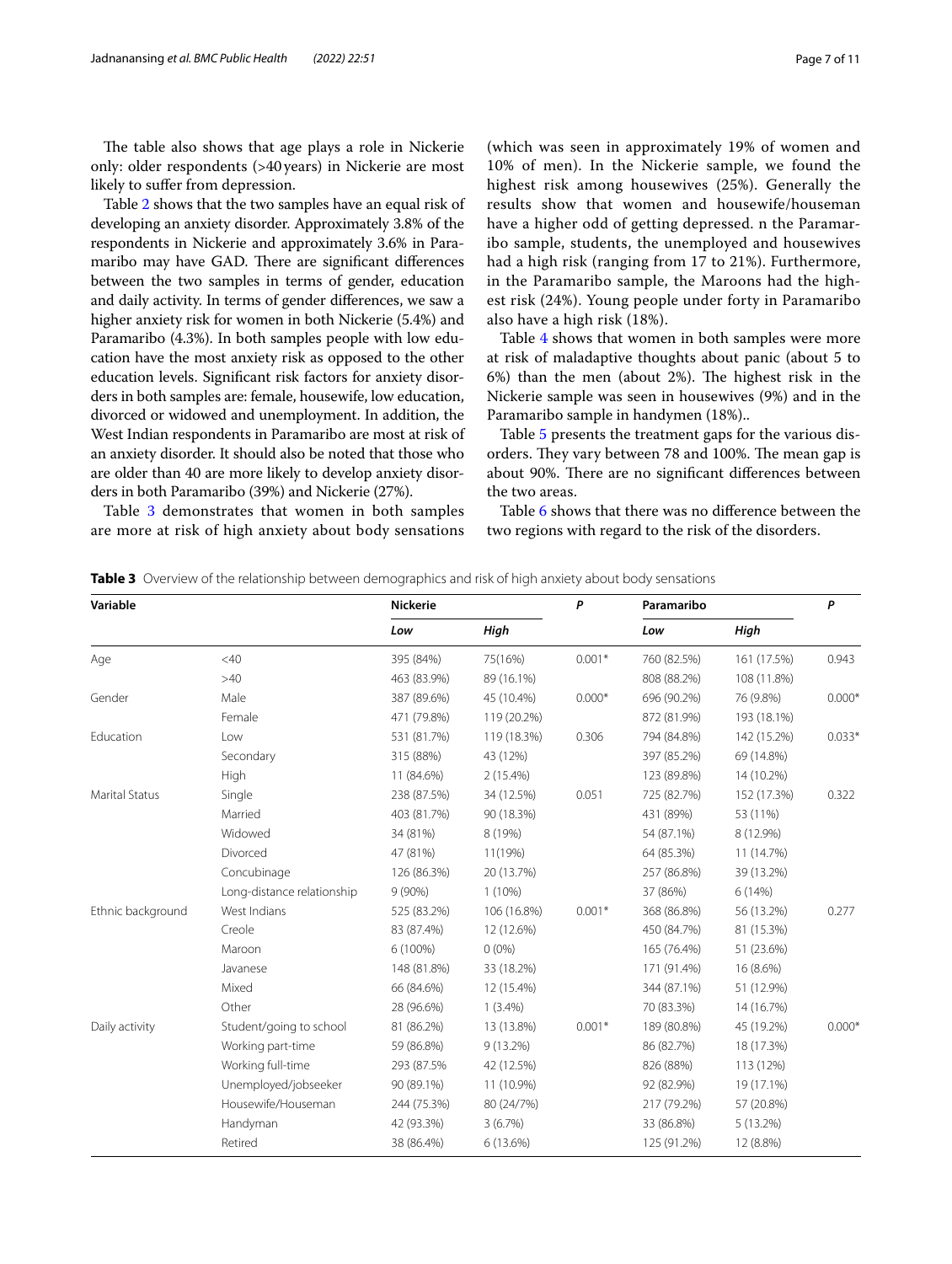| Variable              |                            | <b>Nickerie</b> |             |          | Paramaribo   |            | P        |
|-----------------------|----------------------------|-----------------|-------------|----------|--------------|------------|----------|
|                       |                            | Low             | High        |          | Low          | High       |          |
| Age                   | $<$ 40                     | 450 (96.2%)     | 18 (3.8%)   | 0.539    | 886 (96.2%)  | 35 (3.8%)  | 0.233    |
|                       | $>40$                      | 522 (94.6%)     | 30 (5.4%)   |          | 876 (95.6%)  | 40 (4.4%)  |          |
| Gender                | Male                       | 421 (97.9%)     | $9(2.1\%)$  | $0.003*$ | 753 (97.5%)  | 19 (2.5%)  | $0.001*$ |
|                       | Female                     | 551 (93.4%)     | 39 (5.5%)   |          | 1009 (94.7%) | 56 (5.3%)  |          |
| Education             | Low                        | 613 (96.9%)     | 36 (5.5%)   | 0.051    | 888 (94.9%)  | 48 (5.1%)  | 0.184    |
|                       | Secondary                  | 346 (96.9%)     | $11(3.1\%)$ |          | 448 (96.1%)  | 18 (3.9%)  |          |
|                       | <b>High</b>                | 12 (92.3%)      | $1(7.7\%)$  |          | 136 (99.3%)  | 1(0.7%)    |          |
| <b>Marital Status</b> | Single                     | 226 (97.8%)     | $6(2.2\%)$  | 0.174    | 837 (95.4%)  | 40 (4.6%)  | $0.019*$ |
|                       | Married                    | 468 (95.3%)     | 23 (4.7%)   |          | 473 (97.7%)  | 11 (2.3%)  |          |
|                       | Widowed                    | 37 (88.1%)      | 5 (11.9%)   |          | 59 (95.2%)   | $3(4.8\%)$ |          |
|                       | Divorced                   | 51 (89.5%)      | 6 (10.5%)   |          | 69 (92%)     | 6(8%)      |          |
|                       | Concubinage                | 140 (95.2%)     | 7(4.8%)     |          | 283 (95.6%)  | 13 (4.4%)  |          |
|                       | Long-distance relationship | $9(90\%)$       | $1(10\%)$   |          | 41 (95.3%)   | 2(4.7%)    |          |
| Ethnic background     | West Indians               | 592(94%)        | 38 (6%)     | $0.001*$ | 404 (95.3%)  | 20 (4.7%)  | 0.205    |
|                       | Creole                     | 93 (97.9%)      | $2(2.1\%)$  |          | 512 (96.4%)  | 19 (3.6%)  |          |
|                       | Maroon                     | 6 (100%)        | $0(0\%)$    |          | 199 (92.1%)  | 17 (7.9%)  |          |
|                       | Javanese                   | 147 (97.2%)     | 5(2.8%)     |          | 184 (98.4%)  | $3(1.6\%)$ |          |
|                       | Mixed                      | 76 (96.2%)      | 3(3.8%)     |          | 380 (96.2%)  | 15 (3.8%)  |          |
|                       | Other                      | 29 (100%)       | $0(0\%)$    |          | 83 (98.8%)   | $1(1.2\%)$ |          |
| Daily activity        | Student/going to school    | 92 (97.9%)      | $2(2.1\%)$  | $0.000*$ | 222 (94.9%)  | 12 (5.1%)  | $0.004*$ |
|                       | Working part-time          | 68 (100%)       | $0(0\%)$    |          | 96 (92.3%)   | 8(7.7%)    |          |
|                       | Working full-time          | 319 (95.8%)     | 14 (4.2%)   |          | 920 (98%)    | 19 (2%)    |          |
|                       | Unemployed/jobseeker       | 98 (97%)        | 3(3%)       |          | 102 (91.9%)  | $9(8.1\%)$ |          |
|                       | Housewife/Houseman         | 296 (91.4%)     | 28 (8.6%)   |          | 257 (93.8%)  | 17 (6.2%)  |          |
|                       | Handyman                   | 45 (100%)       | $0(0\%)$    |          | 31 (81.6%)   | 7(18.4%)   |          |
|                       | Retired                    | 43 (97.7%)      | 1(2.3%)     |          | 134 (97.8%)  | 3(2.2%)    |          |

<span id="page-7-0"></span>**Table 4** Overview of the relationship between demographics and high risk of maladaptive thoughts about panic

<span id="page-7-1"></span>**Table 5** Treatment gap for men and women in Paramaribo and Nickerie

|                                                | <b>Nickerie</b>                  |                  |                                  |                  | Paramaribo                       |                  |                                  |                   |
|------------------------------------------------|----------------------------------|------------------|----------------------------------|------------------|----------------------------------|------------------|----------------------------------|-------------------|
| Risks for:                                     | Men $(N = 429)$                  |                  | Women $(N=583)$                  |                  | Men $(N = 772)$                  |                  | Women (N-1065)                   |                   |
|                                                | Total num-<br>ber with a<br>risk | Not in treatment | Total num-<br>ber with a<br>risk | Not in treatment | Total num-<br>ber with a<br>risk | Not in treatment | Total num-<br>ber with a<br>risk | Not in ttreatment |
| Major Depression<br>risk (CES-D)               | 68                               | 86.8%            | 119                              | 93.3%            | 89                               | 91%              | 207                              | 89.9%             |
| General Anxiety<br>Risk (GAD-7)                | 7                                | 100%             | 31                               | 90.3%            | 20                               | 85%              | 46                               | 78.3%             |
| High Maladaptive<br>thoughts (ACQ)             | 9                                | 88.9%            | 38                               | 92.1%            | 19                               | 78.9%            | 56                               | 80.4%             |
| High anxiety about<br>body sensations<br>(BSQ) | 44                               | 97.7%            | 118                              | 93.2%            | 76                               | 94.7%            | 193                              | 94.8%             |

# **Discussion**

In summary, we found an 18% risk of depression in Nickerie and 16% in Paramaribo. The prevalence of the risk of general anxiety disorder was 3.8% in Nickerie and 3.6%

in Paramaribo but the risk of women developing these disorders was higher in both regions. In addition, diferences were found relating to civil status, ethnicity and education level. Moreover, women were more likely to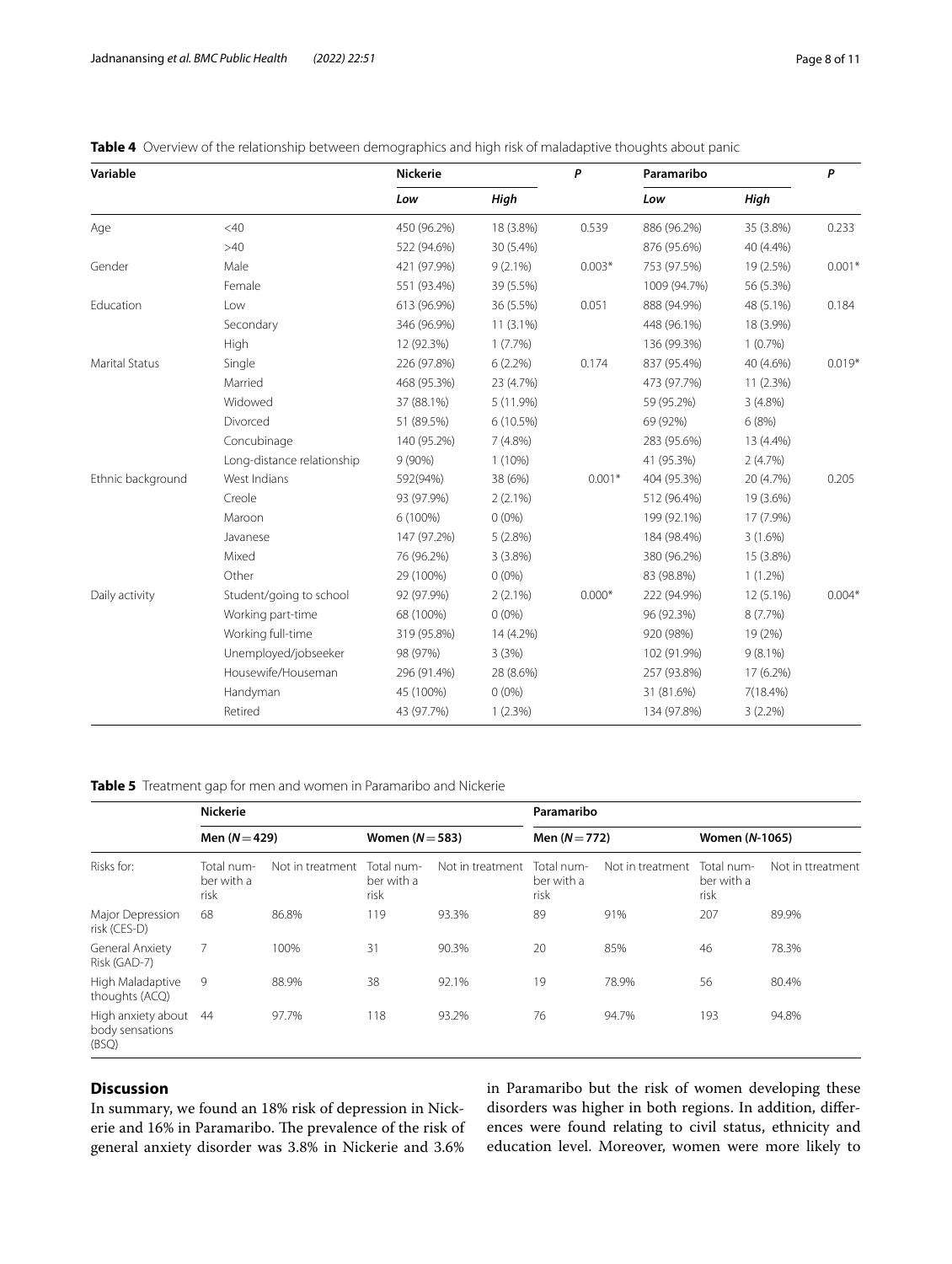<span id="page-8-0"></span>**Table 6** Odd's ratio with 95% confdence interval for the risks in Nickerie compared with Paramaribo

|                                             |       | Odd Lower Cl Upper Cl |      |
|---------------------------------------------|-------|-----------------------|------|
| Risks for:                                  |       |                       |      |
| Major Depression risk (CES-D)               | 118   | (197                  | 145  |
| General Anxiety Risk (GAD-7)                | 1 06  | 0.71                  | 159  |
| High Maladaptive thoughts (ACQ)             | 1 1 1 | O 90                  | 1.38 |
| High anxiety about body sensations<br>(RSO) | 116   | 0.80                  | 1.68 |

develop somatic problems related to these disorders. We found a treatment gap of between 78 and 100% for the disorders studied.

In both areas, the risk of depression was signifcantly higher for women than men. We saw probable depression in about 20% of women and in 12% of men. In particular, women with a low level of education, widows, divorced and unemployed women had a higher risk. In low-income and developing countries, depression among women is associated with conditions that include limited economic and educational opportunities, economic difficulties, restricted autonomy, forced marriages, domestic violence, and low levels of family support [[38\]](#page-10-8).

The results of the current study indicate that probable depression is more prevalent in women (20%) than men (12%), the exact cause of this is unclear and worth further research. One study has found that gender diferences relating to depression can be explained by the diferent social roles assigned by society to men and women [\[39](#page-10-9)]. Gender roles are defned in line with a society's beliefs about diferences between the sexes [\[40](#page-10-10)]. According to Yu [[41](#page-10-11)], gender diferences can be attributed to gender inequality to a signifcant extent. Psychosocial events such as coping style and the perceived stigma of mental illness all contribute to the increased vulnerability of women to depression as well  $[42]$  $[42]$ . These factors may have contributed to the higher percentage among the women of this study.

Turning to the stigma of mental illness: men tend to conform to traditional masculine norms, which are correlated with less help-seeking behaviour and more negative attitudes towards seeking psychological treatments [[43\]](#page-10-13). Due to these traditional masculine norms, men who experience symptoms of depression may not actively seek help, the prevalence numbers among these men may hence go unreported. This could be the case in our study and could be an explanation for the higher depression and anxiety rates are Surinamese women than men.

The prevalence rates for anxiety (with the exception of high anxiety about body sensations) are much lower than the prevalence rates for depression in Nickerie and Para-maribo, but they are consistent with another study [\[44](#page-10-14)], a meta-analysis that found a life-time prevalence rate for GAF of 4.1% in women and 2.1% in men. We did fnd high percentages of respondents with high anxiety about body sensations. This is related to the high percentages of respondents with a likely depression.

The treatment gap of 90% on average is quite high but comparable with other LMICs. Improving treatment availability by establishing regional clinics could reduce this percentage to acceptable levels. We found that levels of possible depression are highest among West Indians.

In recent years, rural areas have reported higher suicide rates than urban areas worldwide and agricultural activity is a key characteristic of many rural areas [52]. Research shows that suicide rates in Nickerie are higher than those in Paramaribo (68 suicides from 2000-2003 in Nickerie) [[32](#page-10-2)]. A possible explanation would be that depression (often preceding or associated with suicide) is more frequent in Nickerie than in Paramaribo. However, the current study shows that depression is as prevalent in Paramaribo as in Nickerie and further research may therefore seem beneficial.

# **Conclusions**

As the results indicate there is a risk of depression in both regions and that there is a treatment gap of 90%. Furthermore it has been concluded that probable depression is more prevalent in women (20%) than men (12%) and West-indians. Improving treatment availability by establishing regional clinics could remedy the high treatment gap.

#### **Abbreviations**

ABS: Algemeen Bureau voor de Statistiek (general Bureau of statistics); ACQ: The Agoraphobic Cognitions Questionnaire; BSQ: The Body Sensations Questionnaire; CES-D: The Center for Epidemiological Studies-Depression; DC: District Commissioners; DSM-5: The Diagnostic and Statistical Manual of Mental Disorders; GAD-7: The Generalized Anxiety Disorder 7; LMICs: Low-middleincome countries; OR: Odds Ratio; PCS: The center for psychiatry in Suriname; WHO: World Health Organization.

# **Acknowledgements**

Not applicable.

#### **Authors' contributions**

RJ co-designed the study, supervised the data acquisition in Nickerie and drafted the manuscript. EdB validated the screeners and methods and critically reviewed the manuscript. KE collected data, prepared data for presentation, assisted in drafting and critically reviewed the manuscript. MB processed the data, drew preliminary conclusions, and critically reviewed the manuscript. RD co-designed the study, assisted in the collection of data, and critically reviewed the manuscript. JP finalized the statistical calculations and critically reviewed the manuscript. VL supervised the data collection in Paramaribo, reviewed the acquired data and preliminary conclusions and critically reviewed the manuscript. RB reviewed the study design, assisted in data processing, collected the literature, assisted in drafting, and critically reviewed the manuscript. JD supervised the whole study, evaluated and reprocessed the data, presented the data structure and critically reviewed the manuscript. The author(s) read and approved the final manuscript.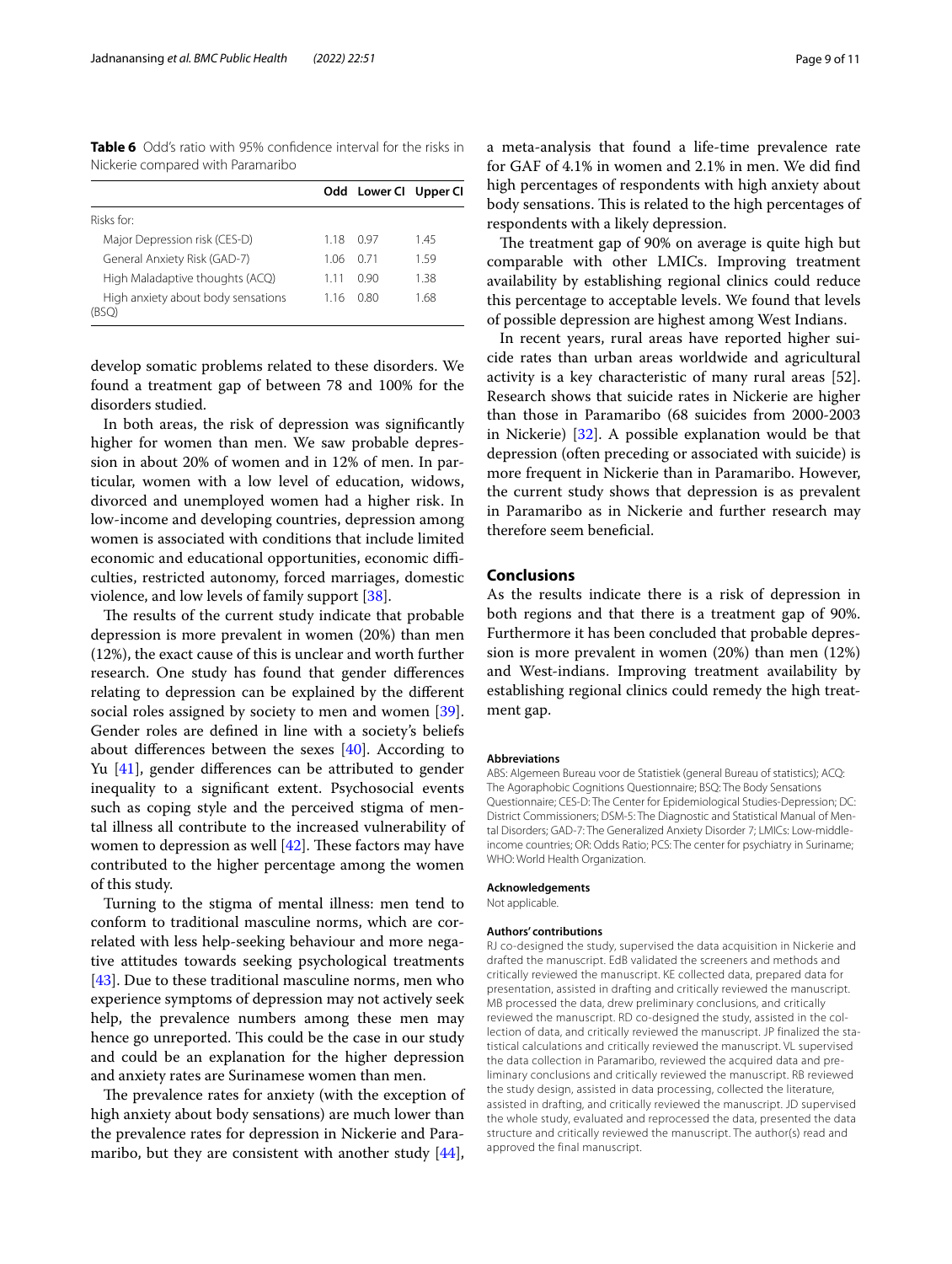#### **Funding**

The study was funded through a twinning facility by the Dutch Ministry of Foreign Afairs under the name of "Dwarkasing R, De Jonge M. Onderzoek naar alcoholgebruik, angst en depressieve klachten in Suriname, en aanbieden van zorg op maat en geïndiceerde e-mental health. Paramaribo, Amsterdam; 2014" project number UTSN2/1-Z-105-G. The funding body had no role in the design of the study or in the collection, analysis and interpretation of data or the writing of the manuscript.

#### **Availability of data and materials**

The data that support the fndings of this study are available from the Center of Psychiatry in Suriname (PCS) but restrictions apply to the availability of these data, which were used under license for the current study and so are not publicly available. Data are, however, available from the authors upon reasonable request and subject to permission from the Center of Psychiatry in Suriname.

# **Declarations**

#### **Ethics approval and consent to participate**

The study design and the collection of data were approved by the Ethics Committee on Human Scientifc Research (CMWO) of the Ministry of Health of Suriname. All participants or their parental representatives gave informed consent for participation. In case a participant was illiterate, written consent was presented to a representative of the participant who detailed the content to that specifc participant and then fnalized with a signature. All methods applied were in complete accordance with the national and international laws and rules and the Declaration of Helsinki.

#### **Consent for publication**

Not applicable.

#### **Competing interests**

The authors declare that they have no competing interests.

#### **Author details**

<sup>1</sup> Center for Psychiatry in Suriname and Faculty of Social Science, Anton de Kom University of Suriname, Letitia Vriesdelaan 1 – 3, Paramaribo, Suriname. 2 <sup>2</sup> Research Department, Arkin Mental Health Institute, Amsterdam, The Netherlands. <sup>3</sup> Department of Clinical Psychology, Faculty of Social Sciences, Leiden University, Leiden, The Netherlands. <sup>4</sup> Center for Psychiatry in Suriname and Department of Psychiatry, Anton de Kom University of Suriname, Paramaribo, Suriname. <sup>5</sup> Department of Physiology, Faculty of Medicine, Anton de Kom University of Suriname, Paramaribo, Suriname. <sup>6</sup> Department of Clinical Psychology, VU University Amsterdam, Amsterdam, The Netherlands.

## Received: 16 May 2021 Accepted: 21 December 2021 Published online: 08 January 2022

#### **References**

- <span id="page-9-0"></span>American Psychiatric Association. Diagnostic and statistical manual of mental disorders (DSM-5®): American Psychiatric Pub; 2013.
- <span id="page-9-1"></span>2. Marcus M, Yasamy MT, Van Van Ommeren M, Chisholm D, Saxena S. Depression: A global public health concern; 2012.
- <span id="page-9-2"></span>3. Alqahtani A. Prevention of Depression: A Review of Literature. J Depress Anxiety. 2017;6:292.
- <span id="page-9-3"></span>England MJ, Sim LJ. Depression in parents, parenting, and children: Opportunities to improve identifcation, treatment, and prevention. In: Depression in Parents, Parenting, and Children: Opportunities to Improve Identifcation, Treatment, and Prevention: National Academies Press; 2009. p. 1–488. [cited 2021 Jan 22]. Available from: [https://www.ncbi.nlm.](https://www.ncbi.nlm.nih.gov/books/NBK215117/) [nih.gov/books/NBK215117/](https://www.ncbi.nlm.nih.gov/books/NBK215117/).
- <span id="page-9-4"></span>5. Bromet E, Andrade LH, Hwang I, Sampson NA, Alonso J, De Girolamo G, et al. Cross-national epidemiology of DSM-IV major depressive episode. BMC Med. 2011;9(1):90.
- <span id="page-9-5"></span>6. Gorman JM. Comorbid depression and anxiety spectrum disorders. Depress Anxiety. 1996;4(4):160–8.
- <span id="page-9-6"></span>7. Tiller JWG. Depression and anxiety. Med J Aust. 2013;199(6):S28–31.
- <span id="page-9-7"></span>8. Simpson HB, Neria Y, Lewis-Fernández R, Schneier F. Anxiety disorders: Theory, research and clinical perspectives: Cambridge University Press; 2010.
- <span id="page-9-8"></span>9. Takahashi Y. Depression and suicide. Japan Med Assoc J. 2001;44(8):359–63.
- <span id="page-9-9"></span>10. Kanwar A, Malik S, Prokop LJ, Sim LA, Feldstein D, Wang Z, et al. The association between anxiety disorders and suicidal behaviors: A systematic review and meta-analysis. Depress Anxiety. 2013;30(10):917–29.
- <span id="page-9-10"></span>11. Wells KB, Stewart A, Hays RD, Burnam MA, Rogers W, Daniels M, et al. The Functioning and Well-being of Depressed Patients: Results From the Medical Outcomes Study. JAMA. 1989;262(7):914–9. [https://doi.org/10.](https://doi.org/10.1001/jama.1989.03430070062031) [1001/jama.1989.03430070062031](https://doi.org/10.1001/jama.1989.03430070062031).
- <span id="page-9-11"></span>12. Mendlowicz MV, Stein MB. Quality of life in individuals with anxiety disorders. Am J Psychiatry. 2000;157(5):669–82.
- <span id="page-9-12"></span>13. Wells KB, Sherbourne CD. Functioning and Utility for Current Health of Patients With Depression or Chronic Medical Conditions in Managed, Primary Care Practices. Arch Gen Psychiatry. 1999;56(10):897–904. [https://](https://doi.org/10.1001/archpsyc.56.10.897) [doi.org/10.1001/archpsyc.56.10.897](https://doi.org/10.1001/archpsyc.56.10.897).
- <span id="page-9-13"></span>14. Brenes GA, Penninx BWJH, Judd PH, Rockwell E, Sewell DD, Wetherell JL. Anxiety, depression and disability across the lifespan. Aging Ment Health. 2008;12(1):158–63. [https://doi.org/10.1080/13607860601124115.](https://doi.org/10.1080/13607860601124115)
- 15. Kessler RC, Frank RG. The impact of psychiatric disorders on work loss days. Psychol Med [Internet]. 1997;27(4):861–73 Available from: [https://](https://www.cambridge.org/core/article/impact-of-psychiatric-disorders-on-work-loss-days/F561230BCFEC07EF4C737DF746B98727) [www.cambridge.org/core/article/impact-of-psychiatric-disorders-on](https://www.cambridge.org/core/article/impact-of-psychiatric-disorders-on-work-loss-days/F561230BCFEC07EF4C737DF746B98727)[work-loss-days/F561230BCFEC07EF4C737DF746B98727.](https://www.cambridge.org/core/article/impact-of-psychiatric-disorders-on-work-loss-days/F561230BCFEC07EF4C737DF746B98727)
- <span id="page-9-14"></span>16. Brenes GA, Kritchevsky SB, Mehta KM, Yafe K, Simonsick EM, Ayonayon HN, et al. Scared to Death: Results From the Health, Aging, and Body Composition Study. Am J Geriatr Psychiatry [Internet]. 2007;15(3):262–5 Available from: [https://www.sciencedirect.com/science/article/pii/S1064](https://www.sciencedirect.com/science/article/pii/S1064748112604448) [748112604448.](https://www.sciencedirect.com/science/article/pii/S1064748112604448)
- <span id="page-9-15"></span>17. Purtle J, Nelson KL, Yang Y, Langellier B, Stankov I, Roux AVD. Urban–rural diferences in older adult depression: A systematic review and metaanalysis of comparative studies. Am J Prev Med. 2019;56(4):603–13.
- <span id="page-9-16"></span>18. Vigo D, Thornicroft G, Atun R. Estimating the true global burden of mental illness. Lancet Psychiatry. 2016;3(2):171–8 [cited 2021 Nov 16]. Available from: [http://www.thelancet.com/article/S2215036615005052/](http://www.thelancet.com/article/S2215036615005052/fulltext) [fulltext](http://www.thelancet.com/article/S2215036615005052/fulltext).
- <span id="page-9-17"></span>19. James SL, Abate D, Abate KH, Abay SM, Abbafati C, Abbasi N, et al. Global, regional, and national incidence, prevalence, and years lived with disability for 354 Diseases and Injuries for 195 countries and territories, 1990-2017: A systematic analysis for the Global Burden of Disease Study 2017. Lancet. 2018;392(10159):1789–858 [cited 2021 Nov 16]. Available from: [http://www.thelancet.com/article/S0140673618322797/fulltext.](http://www.thelancet.com/article/S0140673618322797/fulltext)
- <span id="page-9-18"></span>20. Gruebner O, Rapp MA, Adli M, Kluge U, Galea S, Heinz A. Risiko für psychische Erkrankungen in Städten; 2017.
- <span id="page-9-19"></span>21. Baxter AJ, Scott KM, Vos T, Whiteford HA. Global prevalence of anxiety disorders: a systematic review and meta-regression. Psychol Med. 2013;43(5):897.
- <span id="page-9-20"></span>22. Graafsma T, Kerkhof A, Gibson D, Badloe R, Van de Beek LM. High rates of suicide and attempted suicide using pesticides in Nickerie, Suriname, South America. Crisis. 2006;27(2):77–81.
- <span id="page-9-21"></span>23. Astbury J. Gender disparities in mental health; 2001.
- <span id="page-9-22"></span>24. Tsai JL, Chentsova-Dutton Y. Understanding depression across cultures. In: Gotlib IH, Hammen C, editors. Handbook of Depression. New York: The Guilford Press; 2002. p. 467–91.
- <span id="page-9-23"></span>25. Dwarkasing R, De Jonge M. Onderzoek naar alcoholgebruik, angst en depressieve klachten in Suriname, en aanbieden van zorg op maat en geïndiceerde e-mental health. Amsterdam: Paramaribo; 2014.
- <span id="page-9-24"></span>26. Jadnanansing R, Blankers M, Dwarkasing R, Etwaroo K, Lumsden V, Dekker J, et al. Prevalence of Substance Use Disorders in an Urban and a Rural Area in Suriname. Trop Med Health. 2021;49:12
- <span id="page-9-25"></span>27. Radloff LS. The CES-D scale: A self-report depression scale for research in the general population. Appl Psychol Meas. 1977;1(3):385–401.
- <span id="page-9-26"></span>28. Brown CR, Hambleton IR, Sobers-Grannum N, Hercules SM, Unwin N, Nigel Harris E, et al. Social determinants of depression and suicidal behaviour in the Caribbean: A systematic review. BMC Public Health. 2017;17(1):1–11 [cited 2021 Nov 14]. Available from: [https://link.springer.](http://dx.doi.org/10.1186/s12889-017-4371-z) [com/articles/10.1186/s12889-017-4371-z.](http://dx.doi.org/10.1186/s12889-017-4371-z)
- <span id="page-9-27"></span>29. Himle JA, Baser RE, Taylor RJ, Campbell RD, Jackson JS. Anxiety disorders among African Americans, blacks of Caribbean descent, and non-Hispanic whites in the United States. J Anxiety Disord [Internet].